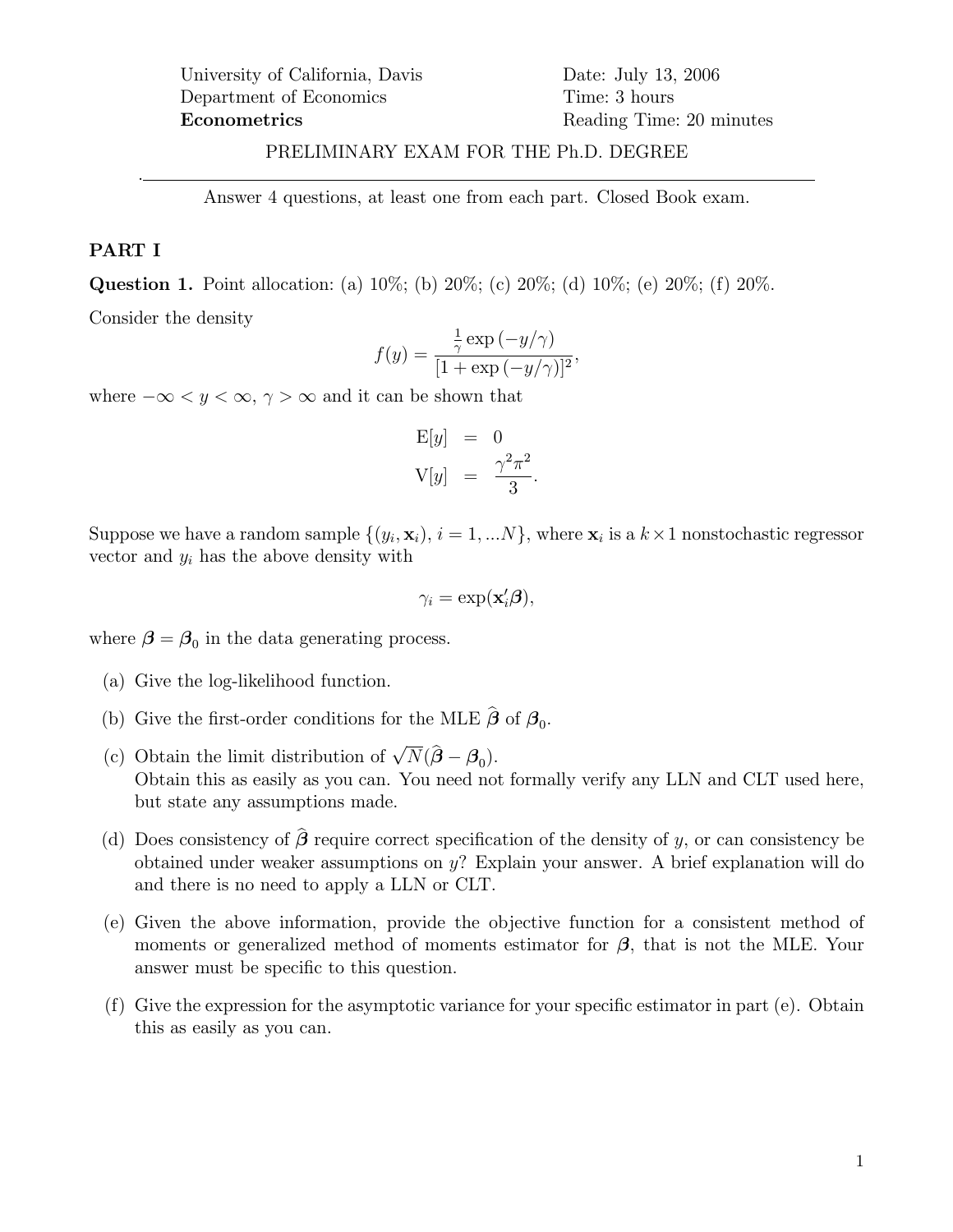Question 2. Point allocation: (a) 20%; (b) 20%; (c) 10%; (d) 20%; (e) 20%; (f) 10%.

2. Consider the classic Tobit model with

.

$$
y_i^* = \mathbf{x}_i' \boldsymbol{\beta} + u_i
$$
  

$$
u_i \sim \mathcal{N}[0, \sigma^2],
$$

where we observe  $\mathbf{x}_i$  and  $y_i = \min(y_i^*, 0)$ .

- (a) Give the log-likelihood function for the MLE of  $\beta$  and  $\sigma^2$ .
- (b) The statistical package Shazam is unusual in that it reports estimates and standard errors for  $\alpha = \beta/\sigma$  and  $\tau = 1/\sigma$ , rather than directly for  $\beta$  and  $\sigma$ . State how to obtain both estimates and standard errors of  $\beta$  given knowledge of  $\hat{\alpha}$ ,  $\hat{\tau}$ , and V, where V is the estimated variance matrix of  $[{\hat \alpha}' \hat \tau]'$ .
- (c) Consider the same setting as part (b), where standard errors of  $\hat{\beta}$  are not directly reported. State how to use the bootstrap to obtain the standard error of  $\hat{\beta}$ .
- (d) Show that for  $z \sim \mathcal{N}[0, \sigma^2]$ ,  $E[z|z > c] = \phi(c)/[1 \phi(c)]$ , where  $\phi(\cdot)$  and  $\Phi(\cdot)$  denote the standard normal pdf and cdf .
- (e) Return to the original Tobit model at the start of this question. Give an expression for  $E[y|\mathbf{x}]$ , with complete derivation. [Hint: use the result given in part(d)].
- (f) Hence state how to obtain an estimate of  $\beta$  in the Tobit model by NLS estimation.
- (g) This part is unrelated to the previous parts. Show that a three-choice multinomial model can be estimated using a binary logit package. A brief answer will do.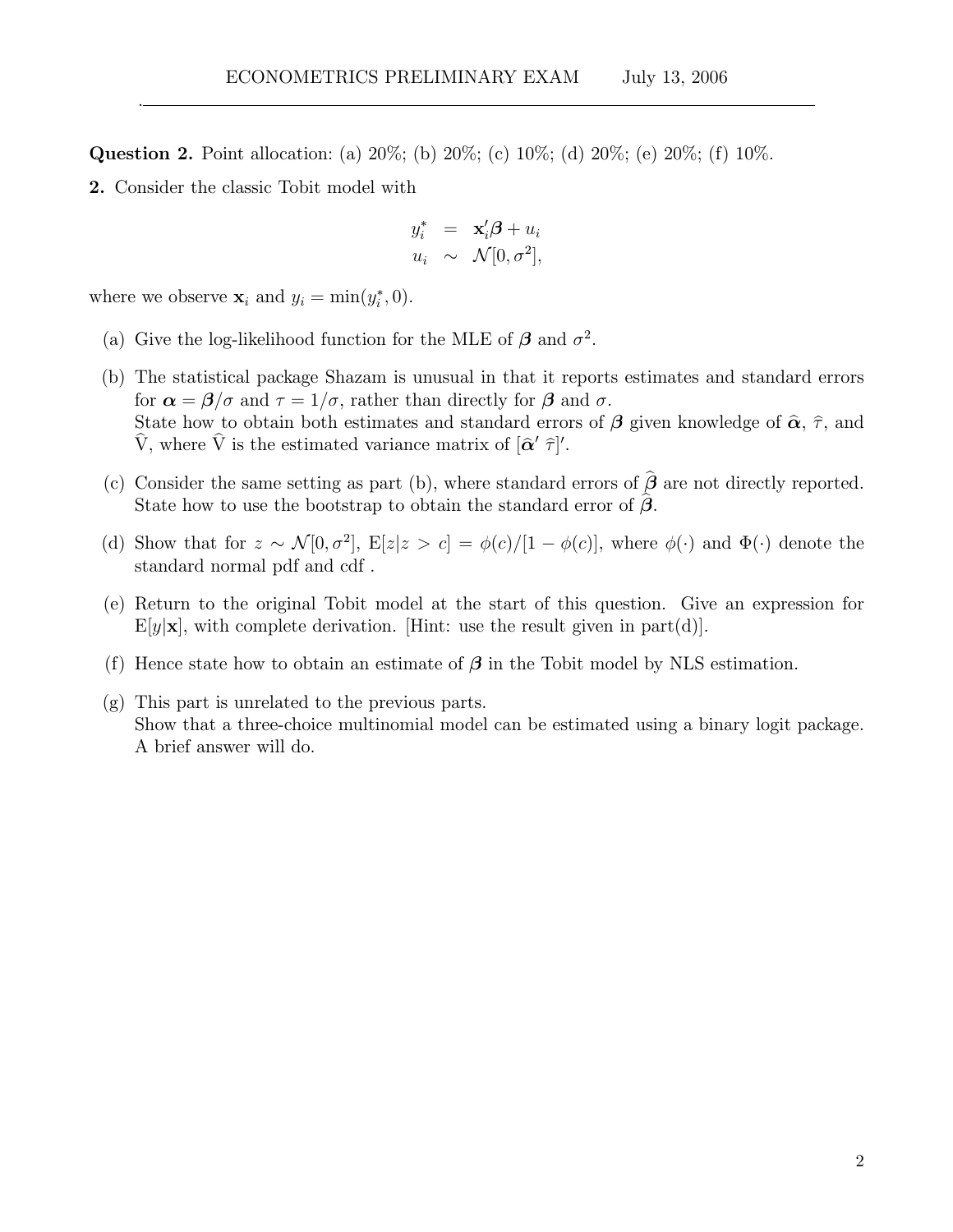#### PART II

.

Question 3. Point allocation: (a)  $15\%$ ; (b)  $5\%$ ; (c)  $5\%$ ; (d)  $35\%$ ; (e)  $20\%$ ; (f)  $20\%$ .

Consider the model

$$
y_t = \phi_1 y_{t-1} + \phi_2 y_{t-2} + \varepsilon_t,
$$

where  $y_t$  is scalar and  $\varepsilon_t$  is a martingale difference sequence and a sample  $t = 1, ..., T$  is available.

- (a) Express this AR(2) in terms of its Beveridge-Nelson decomposition form. Be explicit in terms of the correspondence between the AR(2) parameters  $\phi_1$  and  $\phi_2$  and the parameters of the B-N form, say  $\delta$  and  $\rho$ .
- (b) Derive under what conditions is the AR(2) model stationary in terms of an expression for its two roots, say  $\lambda_1$  and  $\lambda_2$ . You do not need to solve the resulting two equation system.
- (c) Suppose  $\lambda_1 = 1$ . Solve the system of two equations found in part (b).
- (d) Given your answer in part (a), derive the asymptotic distribution of  $\beta$  in the regression

$$
\Delta y_t = \delta \Delta y_{t-1} + \beta y_{t-1} + \varepsilon_t
$$

Hints: let  $u_t \equiv (1 - \delta L)^{-1} \varepsilon_t$  with  $|\delta| < 1$ ,  $\gamma_j \equiv E(u_t u_{t-j}) = \sigma^2 \delta^j (1 - \delta)^{-1}$ ;  $\alpha = \sigma/(1 - \delta)$ ;  $\xi_t =$  $u_1 + ... + u_t$ 

$$
T^{-1/2} \sum_{t=1}^{T} u_t \xrightarrow{d} \beta W(1)
$$
  
\n
$$
T^{-1/2} \sum_{t=1}^{T} u_{t-j} \varepsilon_t \xrightarrow{d} N(0, \sigma^2 \gamma_j)
$$
  
\n
$$
T^{-2} \sum_{t=1}^{T} \xi_{t-1}^2 \xrightarrow{d} \alpha^2 \int_0^1 [W(r)]^2 dr
$$
  
\n
$$
T^{-1} \sum_{t=1}^{T} u_t u_{t-j} \xrightarrow{p} \gamma_j
$$
  
\n
$$
T^{-1} \sum_{t=1}^{T} \xi_{t-1} \varepsilon_t \xrightarrow{d} \frac{1}{2} \sigma \alpha \{W(1)^2 - 1\}
$$

- (e) Suppose instead that you estimate the AR(2) in its original form by least-squares. Without formal derivation and based on your findings in part  $(d)$ , explain what is the asymptotic distribution of the parameter  $\phi_1$ .
- (f) Given your answer in part (e), which of the following hypothesis can be tested using the usual OLS results:
	- (a)  $H_0$ :  $\phi_2 = 1$
	- (b)  $H_0$ :  $\phi_1 + 2\phi_2 = 3$
	- (c)  $H_0$  :  $2\phi_1 = \phi_2$ .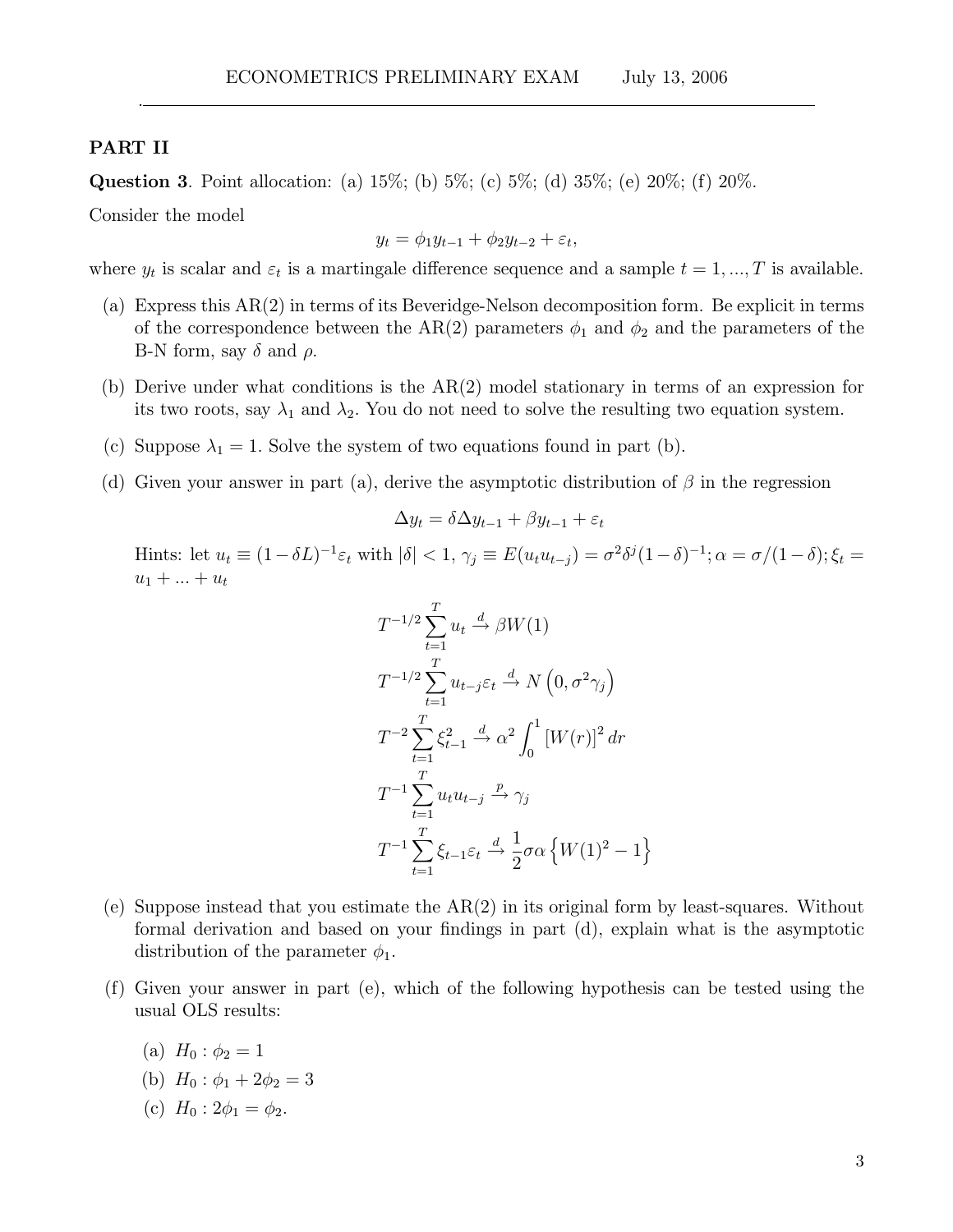Question 4. Point allocation: (a) 10%; (b) 5%; (c) 20%; (d) 15%; (e) 20%; (f) 30%.

Consider the following stationary and ergodic data generating process for the random variable  $y_t$ :

$$
y_t = \rho y_{t-1} + \varepsilon_t,
$$

where  $\varepsilon_t$  is a martingale difference sequence with  $E(\varepsilon_t^2) = \sigma^2 > 0$  and  $\sup_t E\left[|\varepsilon_t|^{2+\delta}\right] < \infty$  for  $\delta > 0$ ;  $|\rho| < 1$ .

(a) Obtain  $E[y_t^2]$ .

.

(b) Given that  $y_t$  is weakly stationary and ergodic, invoke an appropriate theorem to show that,

$$
\text{plim}_{T \to \infty} \frac{1}{T} \sum_{t=1}^{T} y_t^2 \to E\left[y_t^2\right].
$$

- (c) Given (a) and (b) and knowledge that  $\varepsilon_t$  is a M.D.S., derive the limiting distribution of the least squares estimator for  $\rho$ . Please be precise in invoking all the relevant theorems that you require for your derivation.
- (d) Now suppose you are interested in the impulse response for period two,  $\rho^2$ . Given the asymptotic distribution that you just derived for  $\hat{\rho}_{LS}$ , derive an asymptotic approximation for the distribution of  $\rho^2$ .
- $(e)$  Since the previous derivation is only a first order approximation to the true distribution, you decide to use the bootstrap to obtain a better approximation for the standard error of  $\rho^2$ . Describe the steps involved in calculating an appropriate bootstrap estimator for this moment.
- (f) Instead, suppose you estimate  $\rho^2$  with the projection of  $y_{t+1}$  on  $y_{t-1}$ . Derive the asymptotic distribution of the resulting least squares estimate and compare with your answer in (e). Briefly, is there anything you can do to improve the efficiency of this estimator?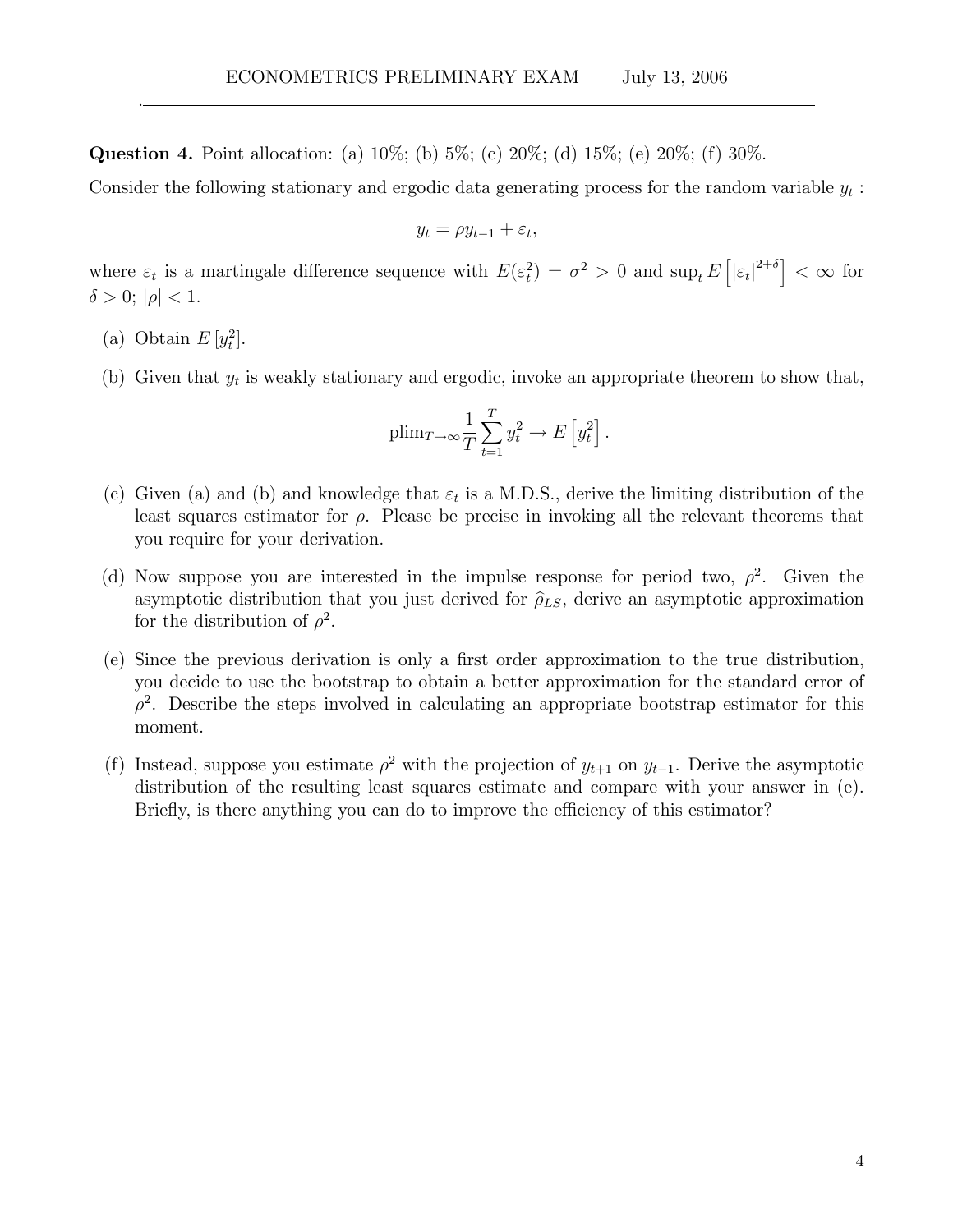# PART III

.

**Question 5.** Point allocation: (a)  $25\%$ ; (b)  $25\%$ ; (c)  $25\%$ ; (d)  $25\%$ .

Suppose that as a part of your dissertation you are estimating a linear regression model. You are concerned about parameter stability in your model and perform the F-tests suggested by Bai and Perron (Econometrica, 1998). Your results are printed below:

\*\*\*\*\*\*\*\*\*\*\*\*\*\*\*\*\*\*\*\*\*\*\*\*\*\*\*\*\*\*\*\*\*\*\*\*\*\*\*\*\*\*\*\*\*\*\*\*\*\*\*\*\*\*\*\*

Output from the Bai and Perron testing procedures \*\*\*\*\*\*\*\*\*\*\*\*\*\*\*\*\*\*\*\*\*\*\*\*\*\*\*\*\*\*\*\*\*\*\*\*\*\*\*\*\*\*\*\*\*\*\*\*\*\*\*\*\*\*\*\*

 $(i)$  sup F tests against a fixed number of breaks ||||||||||||||||||||{

||||||||||||||||||||{

||||||||||||||||||||{

||||||||||||||||||||{

||||||||||||||||||||{

The supF test for 0 versus 1 breaks (scaled by q) is: 10.07 The supF test for 0 versus 2 breaks (scaled by q) is: 16.27 The supF test for 0 versus 3 breaks (scaled by q) is: 15.13

The critical values at the  $5\%$  level are (for k=1 to 3): 12.89 11.60 10.46

(ii) Dmax tests against an unknown number of breaks

The UDmax test is: 16.27 (the critical value at the 5% level is: 13.27 ) \*\*\*\*\*\*\*\*\*\*\*\*\*\*\*\*\*\*\*\*\*\*\*\*\*\*\*\*\*\*\*\*\*\*\*\*\*\*\*\*\*\*\*\*\*\*\*\*\*\*\*\*\*\*\*\*

The WDmax test at the 5% level is: 16.01 (The critical value is: 14.19 ) \*\*\*\*\*\*\*\*\*\*\*\*\*\*\*\*\*\*\*\*\*\*\*\*\*\*\*\*\*\*\*\*\*\*\*\*\*\*\*\*\*\*\*\*\*\*\*\*\*\*\*\*\*\*\*\*

(iii)  $\sup F(1+1|1)$  tests using global optimizers under the null

The sup  $F(2 \mid 1)$  test is : 15.25 The sup  $F(3 | 2)$  test is : 6.91 \*\*\*\*\*\*\*\*\*\*\*\*\*\*\*\*\*\*\*\*\*\*\*\*\*\*\*\*\*\*\*\*\*\*\*\*\*\*\*\*\*\*\*\*\*\*\*\*\*\*\*\*\*\*\*\*

The critical values of  $\sup F(i+1|i)$  at the 5% level are (for i=1 to 3) are: 12.89 14.50 15.42 \*\*\*\*\*\*\*\*\*\*\*\*\*\*\*\*\*\*\*\*\*\*\*\*\*\*\*\*\*\*\*\*\*\*\*\*\*\*\*\*\*\*\*\*\*\*\*\*\*\*\*\*\*\*\*\*

- (a) Draw conclusions about the number of breaks in your sample.
- (b) Suppose you conclude from the Bai/Perron tests that there are some breaks in the parameters of your model and you want to incorporate these into your analysis. One of your options is to treat the breaks as deterministic as in the Bai/Perron approach. A second option is to model the breaks as random draws from some distribution using, for example, a Markov switching model. Outline the advantages and disadvantages of these two approaches.